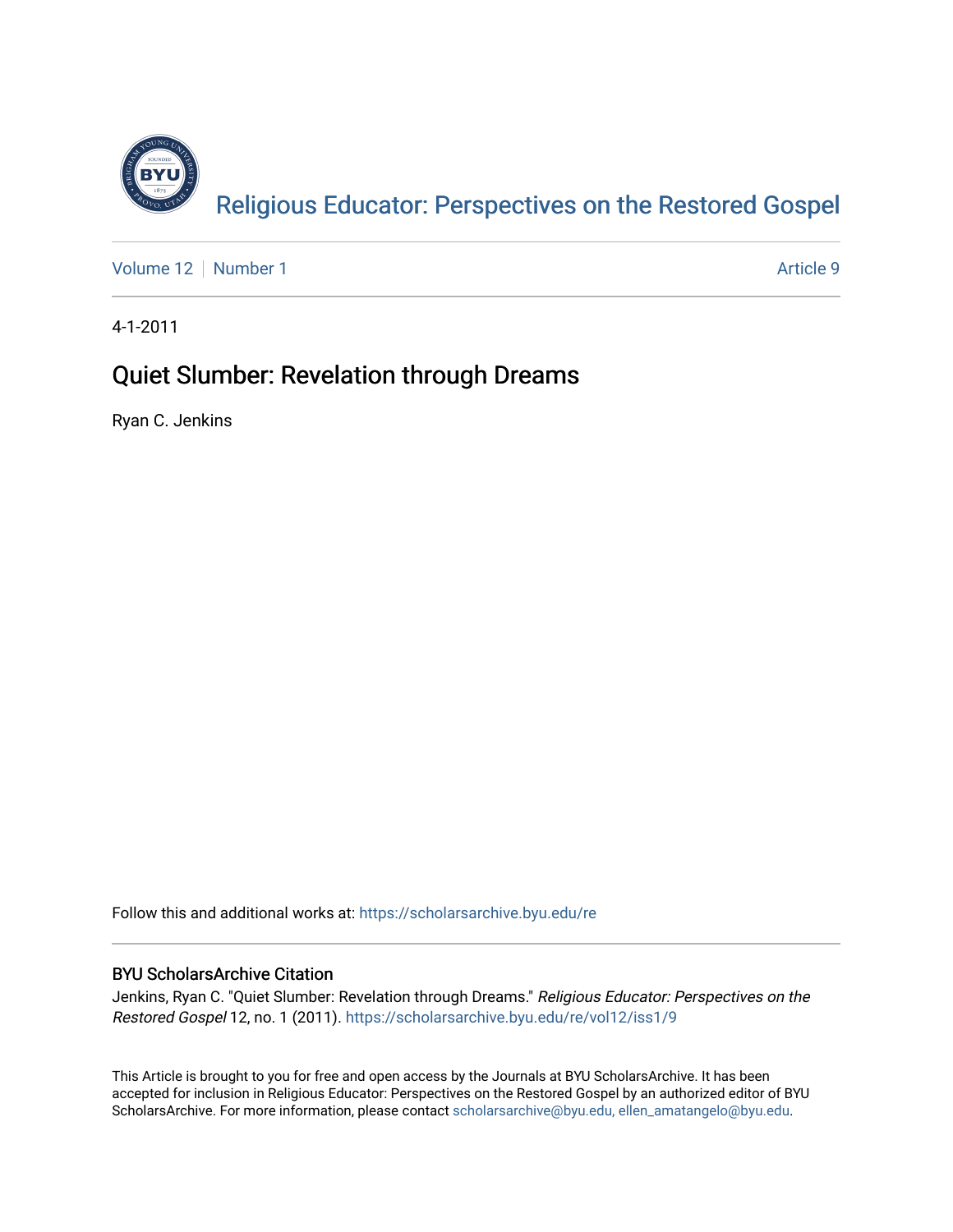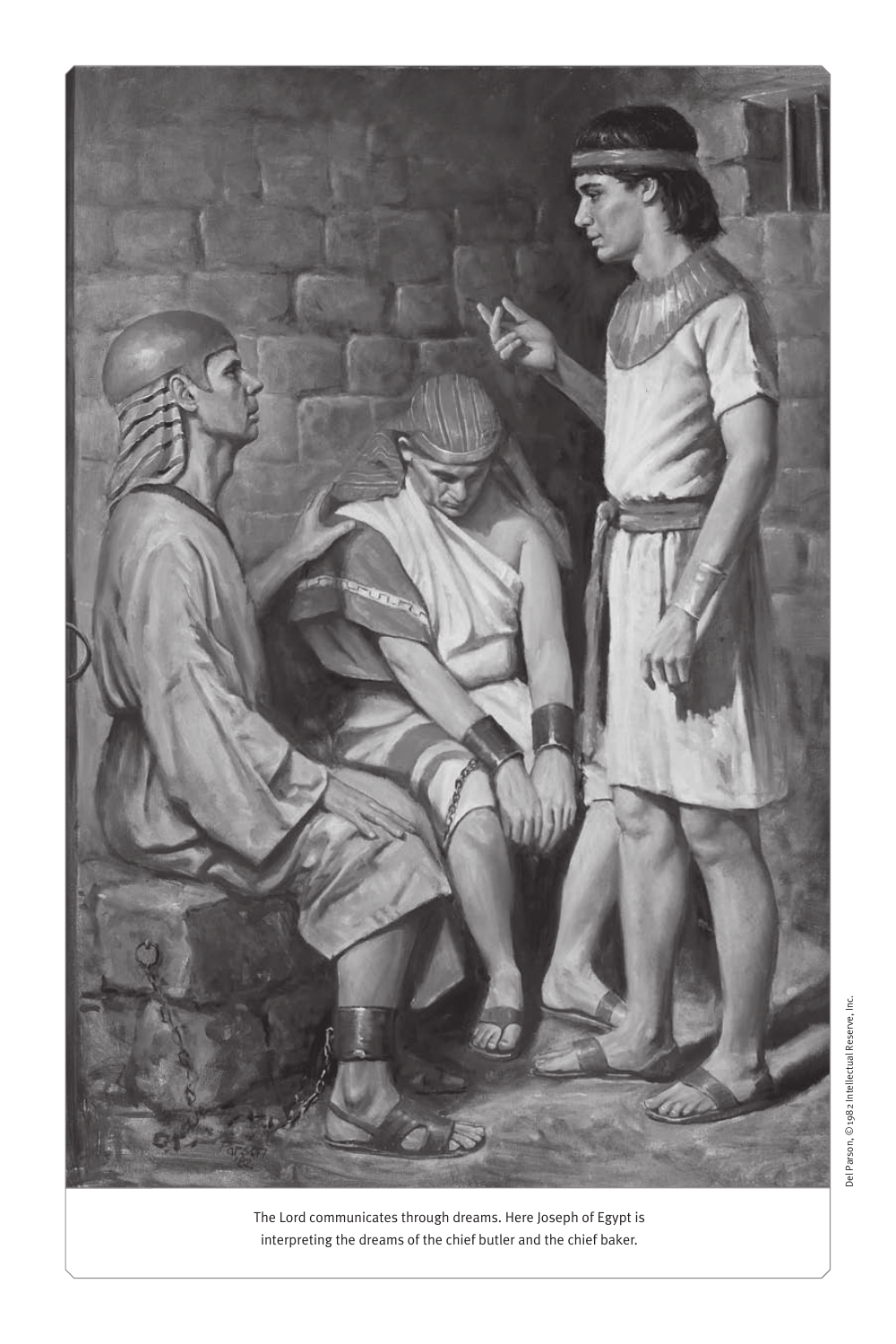# *Quiet Slumber: Revelation through Dreams*

ryan c. jenkins

Ryan C. Jenkins *(jenkinsrc@ldschurch.org)* is a teacher and curriculum writer for Seminaries and Institutes of Religion.

*"For God speaketh once, yea twice, yet man perceiveth it not. In a dream, in a vision of the night, when deep sleep falleth upon men, in slumberings upon the bed; then he openeth the ears of men, and sealeth their instruction" (Job 33:14–16).*

### **"We Have a Right to Revelation" through Dreams**

Near the end of his Liberty Jail ordeal, the Prophet Joseph Smith con-<br>veyed to Isaac Galland: "We believe that we have a right to revelations, visions, and *dreams* from God, our Heavenly Father; and light and intelligence, through the gift of the Holy Ghost . . . on all subjects pertaining to our spiritual welfare; if it so be that we keep his commandments, so as to render ourselves worthy in his sight."<sup>1</sup> Joseph Smith experienced and understood revelation, and the Prophet's life teaches us that as we live in righteousness our Father in Heaven will communicate in a variety of ways and in unique circumstances.

Sometimes references in the scriptures to visions and dreams are used interchangeably.2 Elder Bruce R. McConkie made the distinction: "An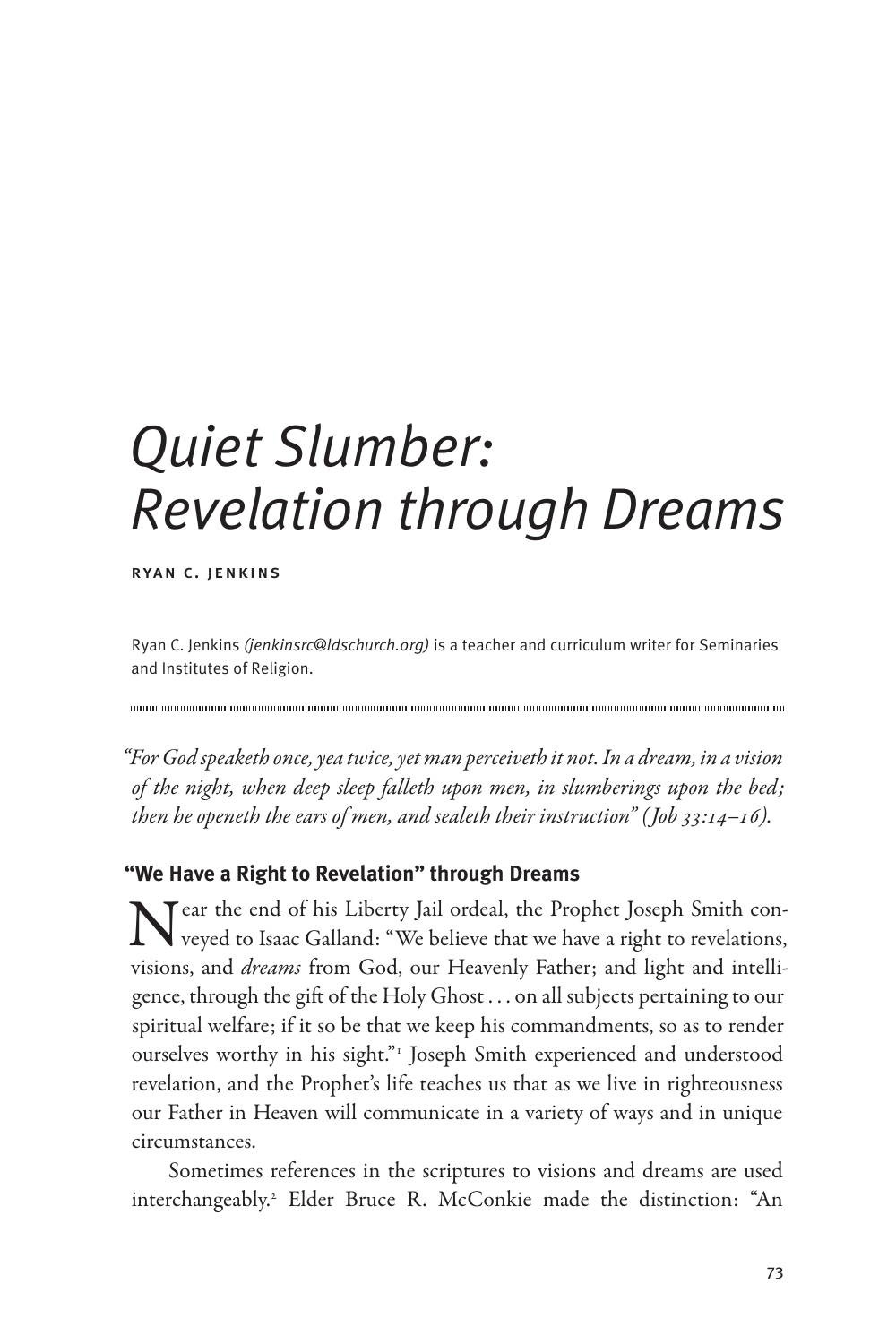inspired dream is a vision given to a person while he sleeps. . . . All inspired dreams are visions, but all visions are not dreams. Visions are received in hours of wakefulness or of sleep and in some cases when the recipient has passed into a trance; it is only when the vision occurs during sleep that it is termed a dream."3 Sleep is something we all have in common. What satisfaction or level of enjoyment we gain from the experience varies, as does the effect it has on our mind and heart. Most of our subconscious state goes without memory. Irrational and absurd dreams are easily dismissed by an individual who has the Spirit of God. But on occasion the Lord judiciously issues dreams for his divine purposes and an individual's personal growth.4 Elder Parley P. Pratt, who was himself given to prophetic dreams,<sup>5</sup> described:

In all ages and dispensations God has revealed many important instructions and warnings to men by means of dreams.

When the outward organs of thought and perception are released from their activity, the nerves unstrung, and the whole of mortal humanity lies hushed in quiet slumbers, in order to renew its strength and vigor, it is then that the spiritual organs are at liberty, in a certain degree, to assume their wonted functions, to recall some faint outlines, some confused and half-defined recollections, of that heavenly world, and those endearing scenes of their former estate, from which they have descended in order to obtain and mature a tabernacle of flesh.<sup>6</sup>

Elder Pratt alluded to instructions and warnings as the purpose for God giving dreams to individuals at times. He also suggested that dreams are sometimes for "recall" or divine recollections of our origin and purpose as we journey in the flesh and develop a "mature tabernacle of flesh." Dreams may also confirm premonitions or show something that is about to happen. An inspired dream might entail a warning—a rebuke for course correction—it might convey a direct command to do something, or it might serve as spiritual assurance or bestow a promise. In every dispensation dreams have been a prevalent spiritual gift, and the gift is validated in scripture.

#### **Dreams in the Standard Works**

That our Father in Heaven communicates through dreams is indicated early in the standard works. For example, in the Old Testament we read of dreams given to Abimelech, Jacob, Laban the Syrian, Joseph, and two men—a baker and a butler—from Pharaoh's court. In the New Testament, the book of Matthew identifies six dreams: four to Joseph, one to the Wise Men, and one to Pilate's wife regarding the Savior's innocence. In the Book of Mormon, Lehi took his family into the wilderness based upon a divine dream. It was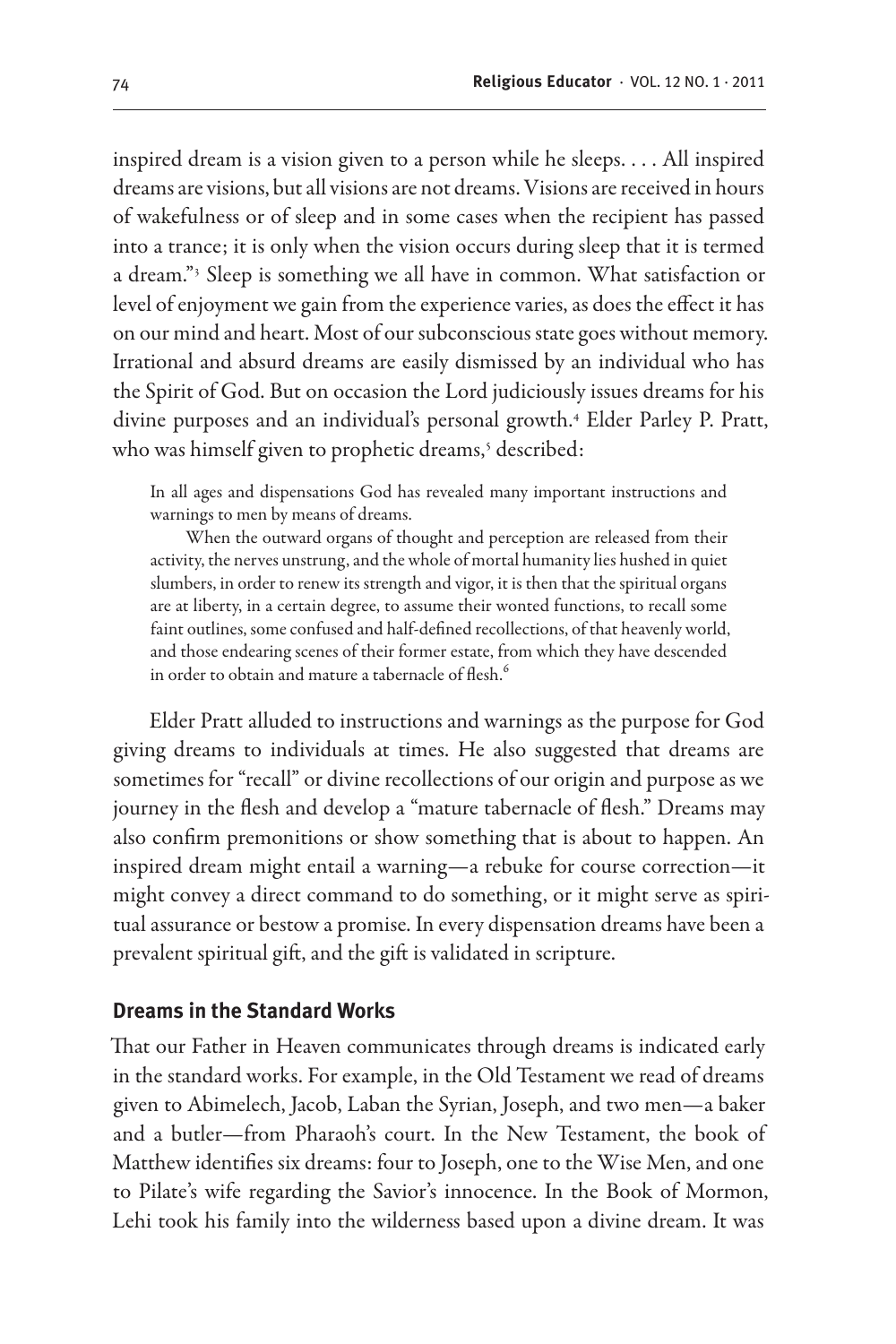a dream that sent Nephi and his brothers back for the brass plates and most likely for Ishmael's family. Lehi also had a dream (vision) regarding the tree of life.

Four significant individuals given to dreams stand apart in the scriptures: Joseph of Egypt, Daniel, Joseph the carpenter, and Lehi.7

*Joseph of Egypt.* Around the age of seventeen, Joseph had two dreams, the imagery of which varied. But the meaning of the dreams was one and the same. In them obeisance, an act of reverence by bowing in honor, was made to young Joseph (see Genesis 37:7–9). The fact that he conveyed the dreams to his family suggests that he felt the dreams had significance and were sent by God, but doing so elicited his brothers' envy and his father's rebuke. We do not know from the text how much he understood the meaning of the dreams or the timeline for their fulfillment.

Joseph exhibited the gift to interpret dreams as well,<sup>8</sup> a gift the Pharaoh's chief butler came to appreciate and the Pharaoh's chief baker to loathe. Furthermore, this gift helped Joseph gain audience in Pharaoh's court. When brought before the Pharaoh, Joseph was presented with two dreams of proportioned imagery. He interpreted the Pharaoh's dreams of kine and ears of corn and explicated the foreshadowing of seven years of plenty and seven years of drought. Joseph assured the Pharaoh of the interpretation by noting, "The dream was doubled unto Pharaoh twice; it is because the thing is established by God, and God will shortly bring it to pass" (Genesis 41:32). It was a precedent or pattern he understood from personal experience.

Under the circumstances it would be natural that Joseph would recall his own "doubled" dreams in which his family made obeisance to him. Dreams that have been doubled, or multiplied, should be given somber attention both in reflection and in writing, and the recipient should "[keep] all these things, and [ponder] them" (Luke 2:19). But it must be remembered that for an individual to pretend to have the gift of the interpretation of dreams, or for an individual to share nonsensical dreams as a divine message from God, would be detrimental—spiritually and mentally. The Lord has warned: "I am against them that prophesy false dreams . . . and cause my people to err by their lies, and by their lightness; yet I sent them not, nor commanded them" ( Jeremiah 23:32). But such was not the case with Joseph, and there is solid evidence that Joseph was purposefully placed to fulfill his role in mortality. The Lord likewise inspired his interpretation of the Pharaoh's dreams. It is safe to assume Joseph respected his gifts regarding dreams and acted with the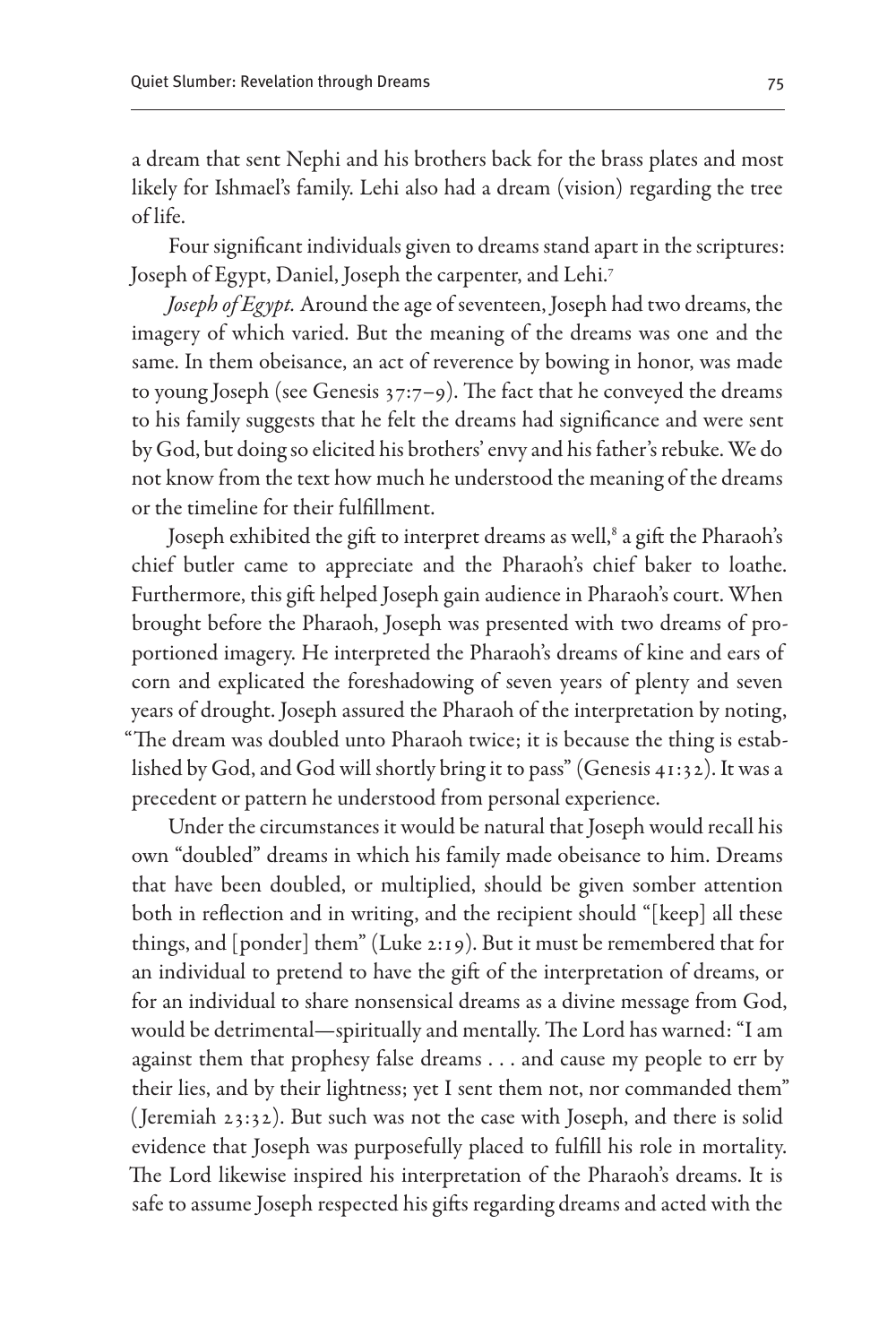sanction of the spirit. Pharaoh himself exclaimed, "Can we find such a one as this is, a man in whom the Spirit of God is?" (Genesis 41:38).

*Daniel.* Like Joseph, Daniel was prominent among the kings of his day. He was also a recipient and an interpreter of dreams. Daniel's youthful obedience resulted in God giving him "knowledge and skill in all learning and wisdom," with "understanding in all visions and dreams" (Daniel 1:17). Daniel had "purposed in his heart that he would not defile himself " (Daniel 1:8) with the king's offerings of food and wine, and his exactness in honoring the laws of God blessed him with an illuminating spiritual and physical countenance. King Nebuchadnezzar and others in the Babylonian court recognized Daniel's remarkable ability to know "of things both of heaven and in the earth" (D&C 88:79).

Calling upon three friends equal in spiritual stature, Daniel pleaded with the "God of heaven concerning [the] secret" (Daniel 2:18) dreams that troubled Nebuchadnezzar's spirit. These noble young men desired not only the mercies of God for themselves but for the benefit of others; for the king's hasty decree was to kill all the wise men. Daniel never failed to recognize that "wisdom and might" (Daniel 2:20) come from the Lord. He testified to Nebuchadnezzar that "there is a God in heaven that revealeth secrets" (Daniel 2:28). Surely this wasn't the first secret or revelation made known to Daniel. His confidence in inquiring of the Lord must have been preceded by individual moments with the Lord that gave him unflinching assurance that he could boldly declare to Nebuchadnezzar, "The dream is certain, and the interpretation thereof sure" (Daniel 2:45).

Daniel was also the recipient of a dream detailing events in the last days. In this case we know "he wrote the dream, and told the sum of the matters" (Daniel 7:1). In general, recording dreams strengthens the relationship between the Lord and the individual to which the dream is given. As we record inspired dreams, we can more readily see the Lord's hand in our life and his tender mercies extended in our behalf. The Book of Daniel provides several accounts wherein we see the Lord blessing Daniel with knowledge and wisdom through dreams and visions.9 In large part this is the result of Daniel's inquisitive mind and heart and his desire to know the truth and interpretation of that which God was generously bestowing upon him (see Daniel 7:16).

*Joseph the carpenter.* Matthew, in his Gospel, indentified the gift of dreams while narrating the Savior's birth and later at his trial before Pilate. Matthew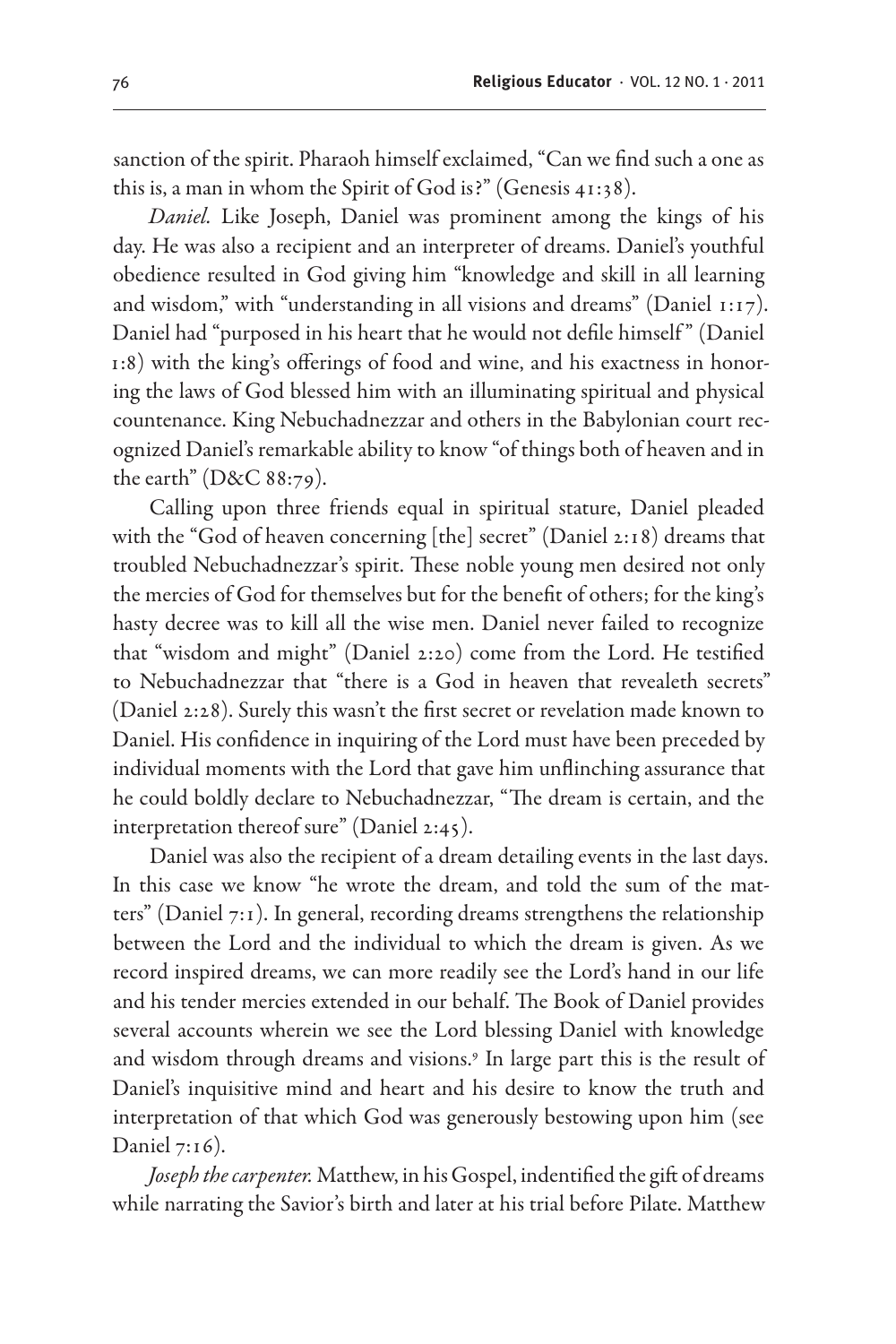recounts that "While [ Joseph] thought" of his future wife's pregnancy "an angel of the Lord appeared unto [ Joseph] in a dream." The angel's declaration that the child was in fact Father in Heaven's begotten son assured Joseph to faithfully enter into the pending marriage (see Matthew 1:19–20). Joseph's logical and rational mindset as he pondered the news of Mary's pregnancy prepared his mind and heart to be receptive to a dream confirmed not only by the Holy Ghost but by a heavenly messenger as well.

To counter the evil intentions of Herod after the Savior's birth, the Lord warned the wise men from the East through a dream to depart out of the region "another way." He furthermore told Joseph in a dream to "flee into Egypt." After the death of Herod, Joseph was told in a dream to return to the "land of Israel." His dreams, the angel's directions, and his spiritual impressions led Joseph and Mary to Galilee. His obedience to spiritual impressions brought him into harmony with God and the prophecies of ancient patriarchs and prophets (see Matthew 2).

Matthew stands alone from the other Gospel writers in noting that Pilate's wife "suffered many things" by a dream; having had it revealed to her that Jesus Christ was a "just man" (see Matthew 27:19). Her husband rejected her sufferings and pleas and did not concern himself with her dream. Pilate, much like Laman and Lemuel in the Book of Mormon, rejected his wife's dream because he did not feel and understand the Spirit of the Lord and its workings upon God's children. The Gospel of Matthew confirms the gift of dreams and contrasts how one man, Joseph, responded obediently while another man, Pilate, rejected the Lord's intervention.

*Lehi.* Lehi's dreams are an integral part of Nephite religious history. Over five hundred years after Lehi landed in the promised land, an anti-Christ named Korihor ridiculed the foolishness of Nephites who paid heed to dreams and visions. In his deceiving rhetoric, he said the priests "lead away this people after the foolish traditions of your fathers . . . and their dreams and their whims and their visions and their pretended mysteries" (Alma 30:27– 28). Of course Korihor's unbelief and cold-heartedness to the things of the Spirit mirrored the unbelief and cold-heartedness of Nephi's brothers, Laman and Lemuel. Before coming to the promised land, Nephi's two brothers could not see past the social standing and the material comforts of Jerusalem. Nephi noted, "They did murmur in many things against [Lehi], because he was a visionary man," and claimed his exit from Jerusalem was "done because of the foolish imaginations of his heart" (1 Nephi 2:11). They could not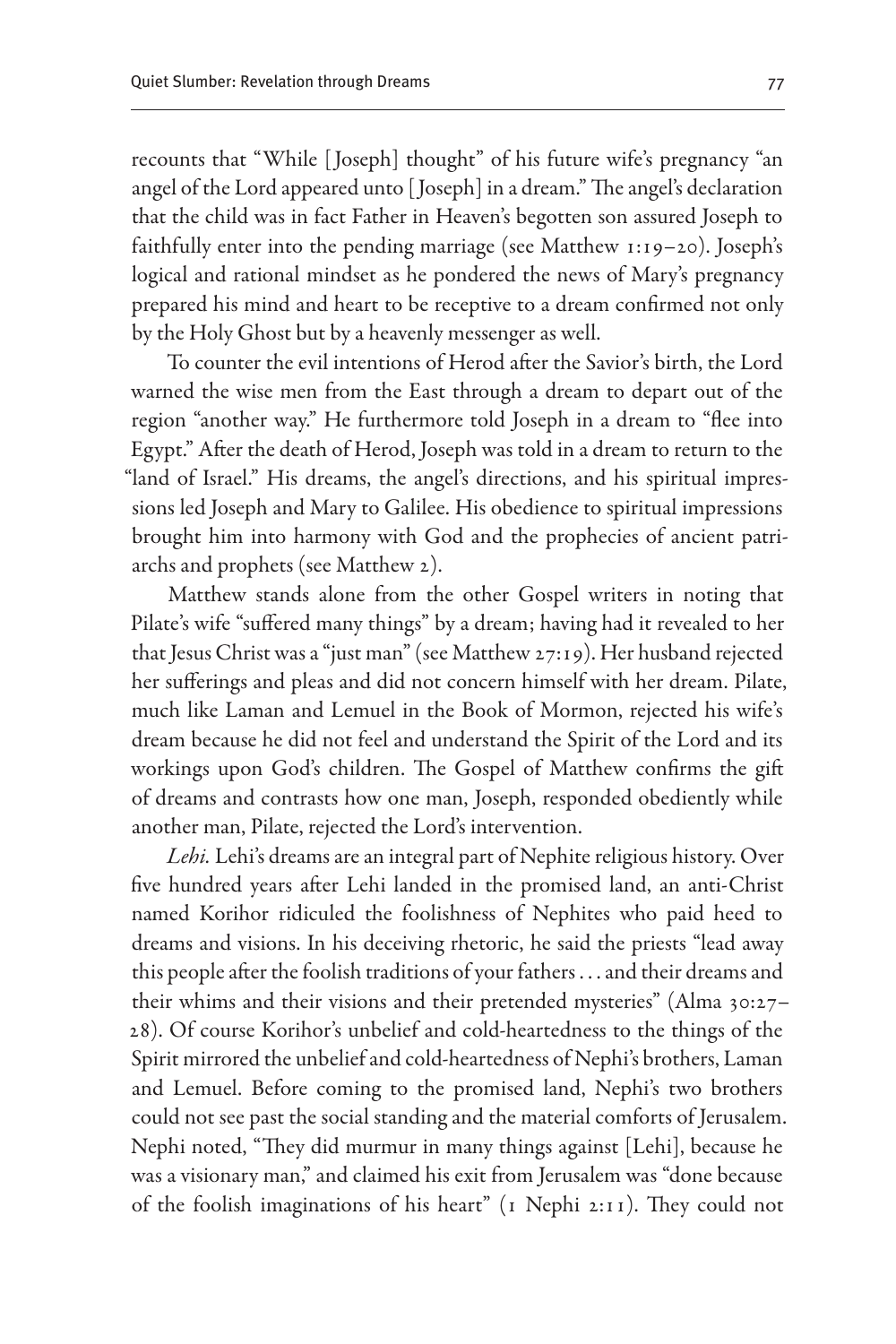admit their materialistic inclinations and disinterest toward God's commandments, and Lehi's inspired dreams and visions could not reach their minds and hearts. Nephi summarized Laman and Lemuel's rebellion and rejection of their father's dreams matter-of-factly: "they knew not the dealings of that God who had created them" (1 Nephi 2:12). Their murmuring about "their father, because he was a visionary man," led some family members to much sorrow, while other family members found great comfort in shared resentment. Nephi's choice to exercise faith and to act on "great desires to know the mysteries of God" set an example for Lehi's posterity (1 Nephi 2:16).

| Comprehensive list of dreams in the standard works |                                              |                                                                                                                                                                                                                                                                                                        |  |
|----------------------------------------------------|----------------------------------------------|--------------------------------------------------------------------------------------------------------------------------------------------------------------------------------------------------------------------------------------------------------------------------------------------------------|--|
| Individual                                         | Reference                                    | <b>Purpose of Dream</b>                                                                                                                                                                                                                                                                                |  |
| Abimelech                                          | Genesis 20:2-18                              | To [warn] Abimelech that his desire to take Sarah<br>as a wife was contrary to the will of the Lord. Also,<br>it shows Abimelech that God's mercy protected<br>"the integrity of his heart" and spared him from a<br>grievous sin.                                                                     |  |
| Jacob                                              | Genesis<br>$28:10 - 22$                      | To <i>assure and promise</i> ] Jacob that through him "all<br>the families of the earth shall be blessed." The<br>dream proved that the Lord not only was at Beth-el<br>but also was intimately involved in Jacob's life: "I<br>am with thee, and will keep thee in all places<br>whither thou goest." |  |
|                                                    | Genesis 31:10-11                             | To <i>command or instruct</i> ] Jacob to leave the house<br>of Laban, his father-in-law.                                                                                                                                                                                                               |  |
| Laban the Syrian                                   | Genesis 31:24<br>(see also<br>Genesis 24:50) | To [confirm] that Jacob's secretive departure from<br>Laban's household was approved by God and<br>that Jacob was commanded to return to the land<br>of Canaan. Also it could be argued that God gave<br>Laban this dream to [restrain] him from doing<br>Jacob or his daughters harm or injustice.    |  |
| Joseph                                             | Genesis 37:5-19                              | To [reveal] through imagery a future event. The<br>fulfillment of the dream and its truthfulness would<br>play out years later in Egypt.                                                                                                                                                               |  |
| Chief butler and<br>chief baker                    | Genesis 40:<br>$5 - 23$                      | To [reveal or prepare] them for the verdict of their<br>fate in Pharaoh's court. Without Joseph the men<br>would have been void of an interpretation. Not<br>only given to dreams, Joseph was an interpreter of<br>dreams and knew that all "interpretations belong<br>to God" (see v. 8).             |  |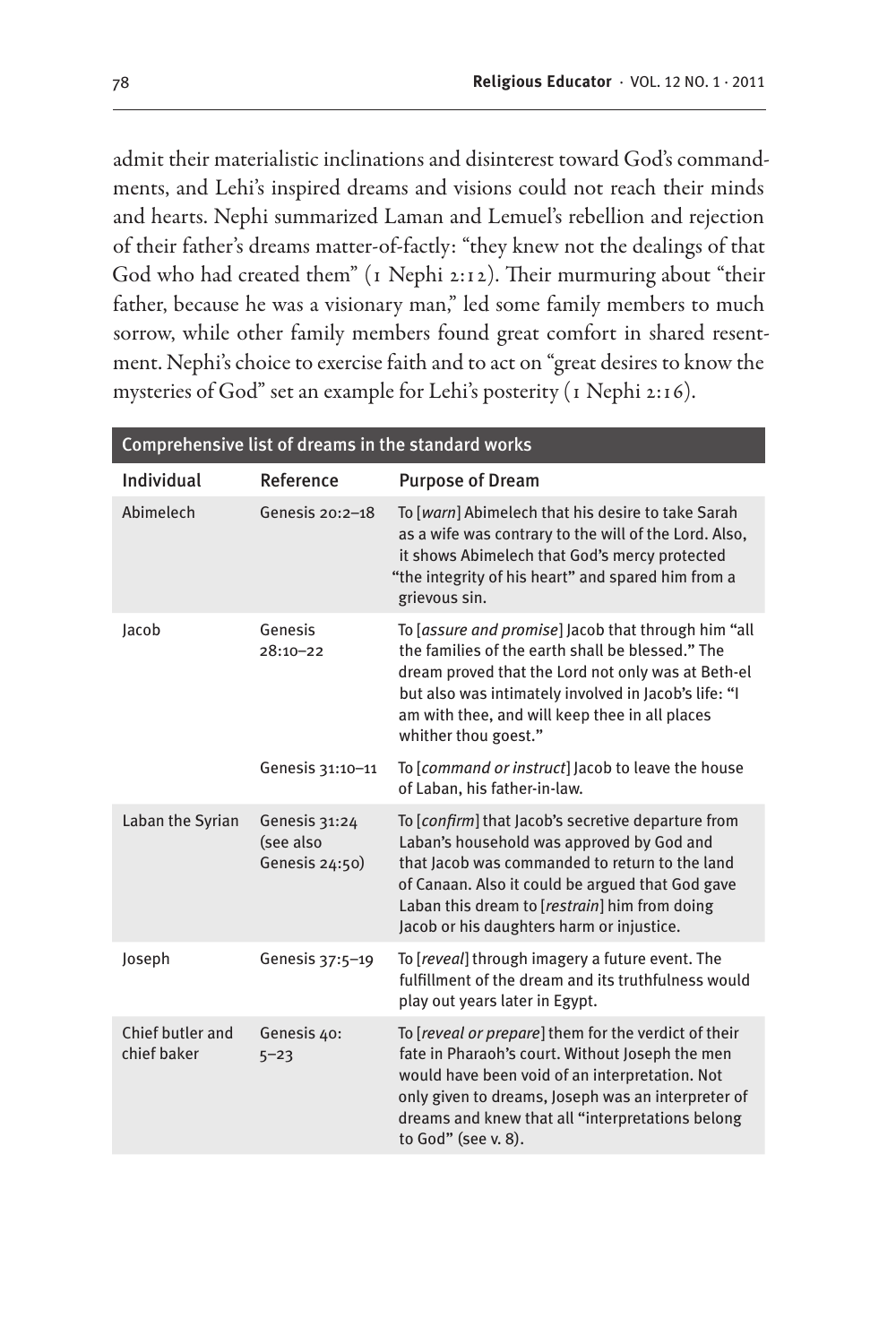| Nebuchadnezzar                                    | Daniel 2:1-45          | To [ <i>reveal</i> ] unto Nebuchadnezzar the future<br>kingdoms of the earth and their submission to the<br>triumphant kingdom of God in the last days. To<br>[trouble] the king so that he sought for a correct<br>interpretation from an inspired individual, in this<br>case Daniel.                                                                                                                                                                                            |
|---------------------------------------------------|------------------------|------------------------------------------------------------------------------------------------------------------------------------------------------------------------------------------------------------------------------------------------------------------------------------------------------------------------------------------------------------------------------------------------------------------------------------------------------------------------------------|
| Daniel                                            | Daniel 7               | To [reveal] significant future events. To [see and<br>hear] saints of God from other realms. Daniel<br>admitted that this dream "troubled" his thoughts,<br>and his "countenance changed," therefore keeping<br>the "matter in [his] heart."                                                                                                                                                                                                                                       |
| Joseph the<br>carpenter and<br>husband of<br>Mary | Matthew 1:20           | To [ <i>comfort</i> ] Joseph regarding the news that his<br>future wife Mary was with child. To [declare] the<br>truth of the divinity of the child and his name.                                                                                                                                                                                                                                                                                                                  |
|                                                   | Matthew 2:13           | To [ <i>command</i> ] Joseph to go into Egypt to avoid the<br>wrath and murderous spirit of Herod.                                                                                                                                                                                                                                                                                                                                                                                 |
|                                                   | Matthew<br>$2:19 - 22$ | To [ <i>command or instruct</i> ] Joseph to return unto the<br>"land of Israel." A subsequent dream led Joseph<br>back to Galilee.                                                                                                                                                                                                                                                                                                                                                 |
| Wise Men from<br>the East                         | Matthew 2:12           | To [ <i>warn</i> ] the wise men not to return to Herod. We<br>do not know to what extent they understood the<br>dream, only that they faithfully responded to it.                                                                                                                                                                                                                                                                                                                  |
| Pilate's wife                                     | Matthew 27:19          | We do not know the imagery or details of her<br>dream, but it obviously [troubled] her soul. The<br>power of her dream led her to confront her<br>husband, who was deciding the fate of the Savior.<br>Like Nebuchadnezzar, she was troubled, and<br>she sought to alleviate the pressing feelings by<br>speaking out on the Lord's behalf. This shows that<br>dreams may be troubling, agitating, or distressing<br>for several reasons. They may also lead one to<br>repentance. |
| Lehi                                              | 1 Nephi 2:2            | To [ <i>command</i> ] Lehi to take his family into the<br>wilderness.                                                                                                                                                                                                                                                                                                                                                                                                              |
|                                                   | 1 Nephi 3:2            | To [ <i>command or instruct</i> ] Lehi to send his sons<br>back to Jerusalem for the "record of the Jews."                                                                                                                                                                                                                                                                                                                                                                         |
|                                                   | 1 Nephi 8:2–34         | To [teach] Lehi visually the plan of salvation and<br>the variety of lives individuals choose to live while<br>in mortality.                                                                                                                                                                                                                                                                                                                                                       |
| Omer                                              | Ether 9:3              | Like Lehi, Omer was commanded to take his family<br>out of the rebellious land. The Lord [warned] him<br>through a dream. He too obeyed the revelation.                                                                                                                                                                                                                                                                                                                            |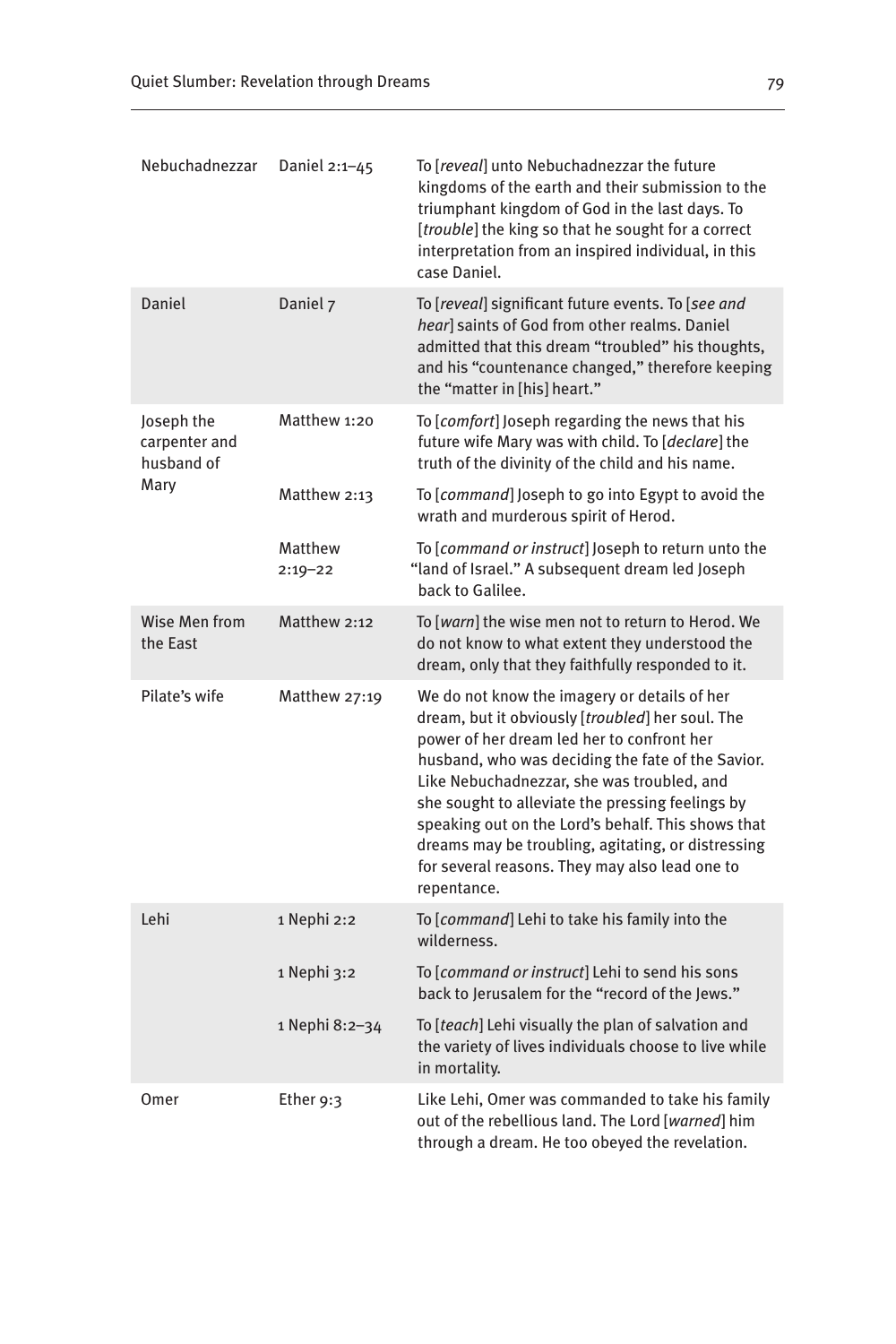#### **Dispensational Evidence of the Gift of Dreams**

Prior to Joseph Smith's First Vision, the Lord prepared the mind and heart of his father, Joseph Smith Sr., to believe his son's vision. From 1811 to 1819, Joseph Smith Sr. received at least seven dreams,<sup>10</sup> and his wife, Lucy Smith, detailed five of them. The first two dreams strike a peculiar familiarity to the dream and vision of the tree of life given to Lehi. Some authors have suggested that there could be as many as thirty correlations between the two dreams.<sup>11</sup> This level of correlation is interesting, considering Lehi and Joseph Smith Sr. were separated by 2,400 years. Another unique component of Joseph Smith Sr.'s first two dreams was the theme of apostasy in modern-day religions. It is no wonder that he distanced himself from organized religion prior to the First Vision, notwithstanding pressure from family and friends.

In the third dream, "the guide," or "attendant spirit," common in most of his dreams, directed Joseph Smith Sr. to a garden. Once he arrived in the garden he was healed of an infirmity and honored by twelve wooden images which made obeisance to him.<sup>12</sup> The fourth dream was more personalized and stressed the principle that justice must be satisfied and mercy is only granted when one pleads for the merits of Jesus Christ.13 The fifth dream Lucy recorded was the last of the seven dreams she said he had experienced. In this dream, his guide appeared to him and confirmed his integrity and character to be acceptable to the Lord, adding that this would be the last time he would be visited by the guide. Strikingly, the guide told Joseph Smith Sr. that "there is but one thing which you lack in order to secure your salvation."<sup>14</sup> However, he awoke before discovering what it was that he lacked.

The forthcoming events of the Restoration through his son Joseph Smith Jr. would bring ordinances and covenants assuring the venerable patriarch of future salvation. These dreams prepared Joseph Smith Sr. for what was about to unfold in the latter days and, more intimately, among his own family. When Joseph Smith Jr. approached his father and told him what had transpired during Moroni's initial visits, his father counseled, "My son, these things are of God; take heed that you proceed in all holiness to do His will."<sup>15</sup> A messenger coming to his son must have resonated with the messenger in his own inspired dreams. Though the dreams of Joseph Smith Sr. were not recorded in Book of Commandments, their validity and timing confirm the Lord's practice of reaching the children of men through this avenue of revelation.

Another significant reference to the importance of dreams as a source of revelation surfaced in the Prophet Joseph Smith's life. The Prophet recorded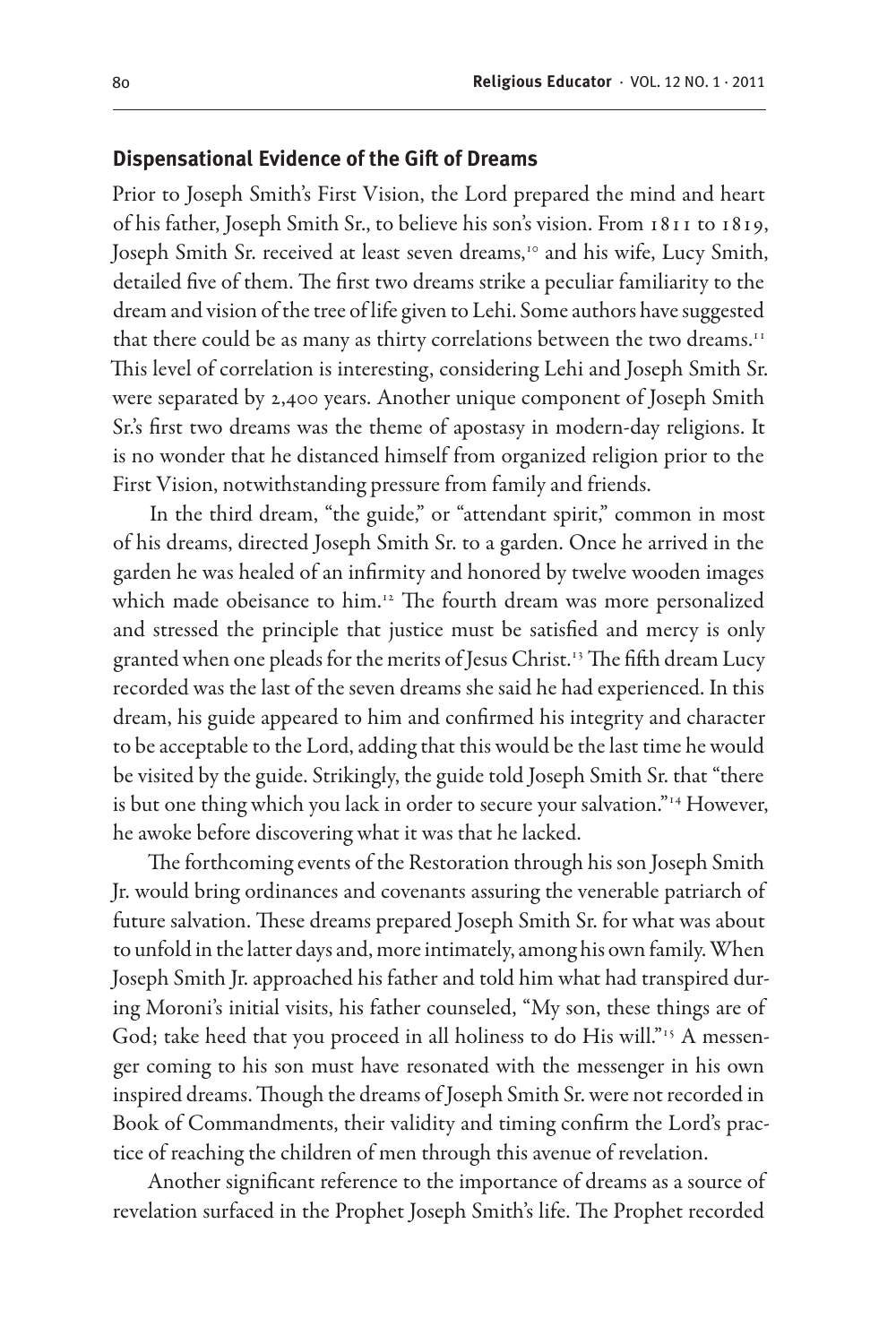two significant dreams in the last four months of his life. These dreams seem to have been prescient relief to a man bogged down by the constant fury of his enemies. In early February 1844, Joseph had a dream about overcoming troubled waters, which he related to Wilford Woodruff, Willard Richards, and W. W. Phelps:

I was standing on a peninsula, in the midst of a vast body of water where there appeared to be a large harbor or pier built out for boats to come to. I was surrounded by my friends, and while looking at this harbor I saw a steamboat approaching the harbor. There were bridges on the pier for persons to cross, and there came up a wind and drove the steamboat under one of the bridges and upset it.

I ran up to the boat, expecting the persons would all drown; and wishing to do something to assist them, I put my hand against the side of the boat, and with one surge I shoved it under the bridge and righted it up, and then told them to take care of themselves. But it was not long before I saw them starting out into the channel or main body of the water again.

The storms were raging and the waters rough. I said to my friends that if they did not understand the signs of the times and the spirit of prophecy, they would be apt to be lost.

It was but a few moments after when we saw the waves break over the boat, and she soon foundered and went down with all on board.

The storm and waters were still very rough; yet I told my friends around me that I believed I could stem those waves and that storm, and swim in the waters better than the steamboat did; at any rate I was determined to try it. But my friends laughed at me, and told me I could not stand at all, but would be drowned.

The waters looked clear and beautiful, though exceedingly rough; and I said I believed I could swim, and I would try it anyhow. They said I would drown. I said I would have a frolic in the water first, if I did; and I drove off in the raging waves.

I had swam but a short distance when a towering wave overwhelmed me for a time; but I soon found myself on the top of it, and soon I met the second wave in the same way; and for a while I struggled hard to live in the midst of the storm and waves, and soon found I gained upon every wave, and skimmed the torrent better; and I soon had power to swim with my head out of water: so the waves did not break over me at all, and I found that I had swam a great distance; and in looking about, I saw my brother Samuel by my side.

I asked him how he liked it. He said, "First rate," and I thought so too. I was soon enabled to swim with my head and shoulders out of water, and I could swim as fast as any steamboat.

In a little time it became calm, and I could rush through the water, and only go in to my loins, and soon I only went in to my knees, and finally could tread on the top of the water, and went almost with the speed of an arrow.

I said to Samuel, See how swift I can go! I thought it was great sport and pleasure to travel with such speed, and I awoke.<sup>16</sup>

A year prior to this dream Joseph taught, "To dream of flying signifies prosperity and deliverance from enemies. To dream of swimming in deep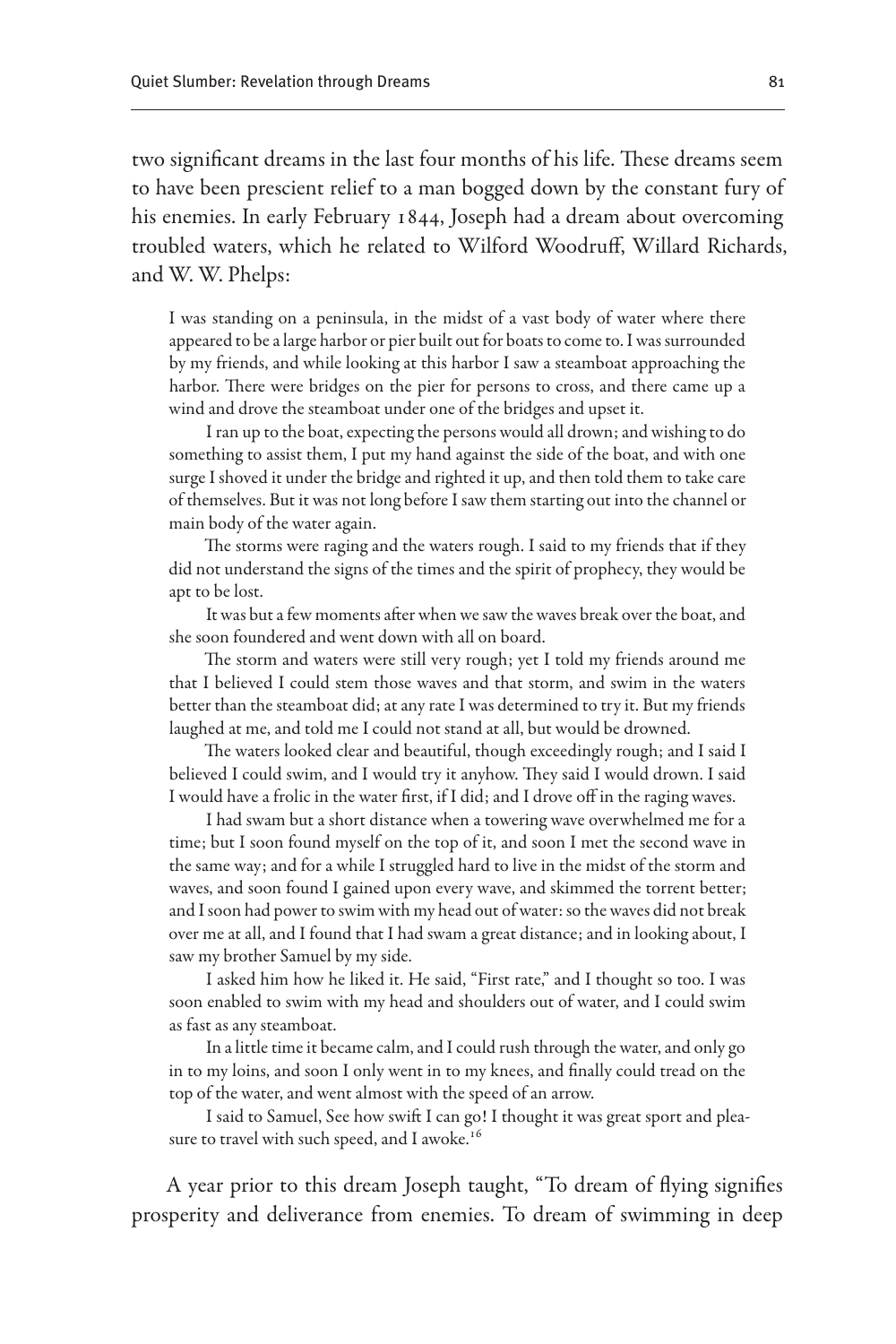water signifies success among many people, and that the word will be accompanied with power."17 So the dream appears to be a conspicuous compliment to his role as a dispensational head and to his being one who taught with power and authority.

The Prophet's last dream came on his very last night of mortality. On June 26 in Carthage Jail, while Joseph was surrounded by murderous souls, the Lord painted the sad predicament of Joseph's enemies. The dream also indicated the Prophet's safe removal from their relentless torment. Joseph stated:

I was back in Kirtland, Ohio, and thought I would take a walk out by myself, and view my old farm, which I found grown up with weeds and brambles, and altogether bearing evidence of neglect and want of culture. I went into the barn, which I found without floor or doors, with the weather-boarding off, and was altogether in keeping with the farm.

While I viewed the desolation around me, and was contemplating how it might be recovered from the curse upon it, there came rushing into the barn a company of furious men, who commenced to pick a quarrel with me.

The leader of the party ordered me to leave the barn and farm, stating it was none of mine, and that I must give up all hope of ever possessing it.

I told him the farm was given me by the Church, and although I had not had any use of it for some time back, still I had not sold it, and according to righteous principles it belonged to me or the Church.

He then grew furious and began to rail upon me, and threaten me, and said it never did belong to me nor to the Church.

I then told him that I did not think it worth contending about, that I had no desire to live upon it in its present state, and if he thought he had a better right I would not quarrel with him about it but leave; but my assurance that I would not trouble him at present did not seem to satisfy him, as he seemed determined to quarrel with me, and threatened me with the destruction of my body.

While he was thus engaged, pouring out his bitter words upon me, a rabble rushed in and nearly filled the barn, drew out their knives, and began to quarrel among themselves for the premises, and for a moment forgot me, at which time I took the opportunity to walk out of the barn about up to my ankles in mud.

When I was a little distance from the barn, I heard them screeching and screaming in a very distressed manner, as it appeared they had engaged in a general fight with their knives. While they were thus engaged, the dream or vision ended. $^{18}$ 

Joseph's last dream resonates with Mormon 4:5: "The judgments of God will overtake the wicked; and it is by the wicked that the wicked are punished." The Lord removed Joseph out of the reach of wicked and corrupt men, leaving them to fight and murder each other; it is important to stress that the Lord took him. So it can be viewed that the next day the Lord took Joseph to another sphere of existence to continue the work which leads to the salvation and exaltation of man.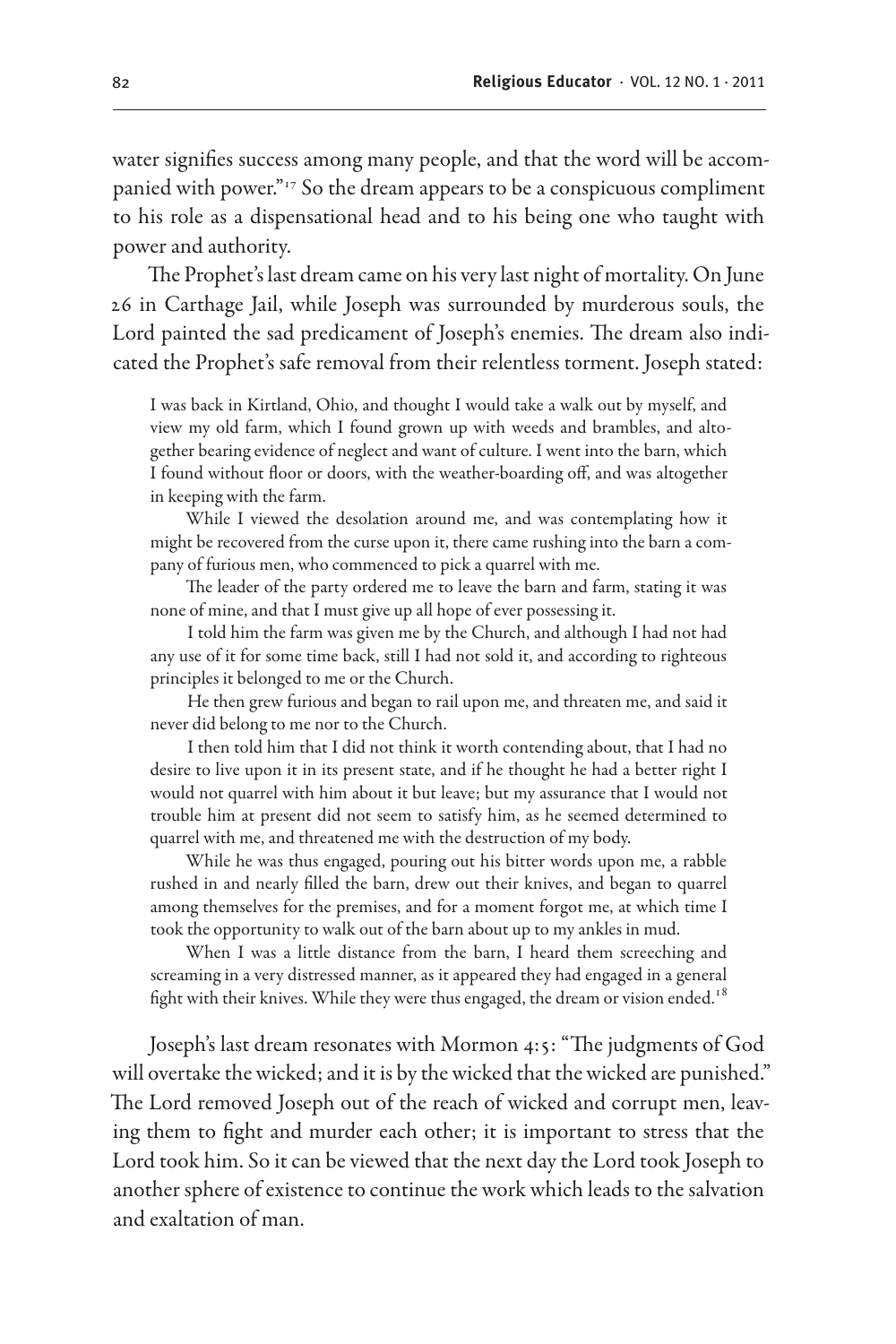This dream confirms what the Lord taught his disciples: "And I say unto you my friends, Be not afraid of them that kill the body, and after that have no more that they can do" (Luke 12:4; see also Matthew 10:28). Through Joseph Smith Sr. and his son Joseph Smith Jr. we see that the Lord comforted and prepared these men for events that were to come to them. Both men prospered despite their circumstances, were delivered from their enemies' malicious behaviors, and were taught the word of God which was accompanied with great power—their dreams assured them it was so.

*"It is to teach us a principle."* President Wilford Woodruff proposed that "we may have dreams about things of great importance, and dreams of no importance at all. . . . There are a great many things taught us in dreams that are true, and if a man has the spirit of God he can tell the difference between what is from the Lord and what is not. . . . Whenever you have a dream that you feel is from the Lord, pay attention to it." He illustrated this truth by recounting an occurrence during a mission in England:

When I was in the City of London on one occasion, with Brother George A. Smith, I dreamt that my wife came to me and told me that our first child had died. I believed my dream, and in the morning while at breakfast, I felt somewhat sad. Brother George A. noticed this and I told him my dream. Next morning's post brought me a letter from my wife, conveying the intelligence of the death of my child. It may be asked what use there was in such a thing. I don't know that there was much use in it except to prepare my mind for the news of the death of my child. But what I wanted to say in regard to these matters is, that the Lord does communicate some things of importance to the children of men by means of visions and dreams as well as by the records of divine truth. And what is it all for? It is to teach us a principle. We may never see anything take place exactly as we see it in a dream or a vision, yet it is intended to teach us a principle.<sup>19</sup>

The blow of Wilford Woodruff's heartbreaking letter was softened by the Lord preparing him through his dream. He was certain the communication was from God, and George A. Smith would stand as a second witness to the truthfulness of the account. However, Wilford Woodruff had to determine the principle the Lord was teaching him with this dream for himself. Likewise, we must wisely discern what we are supposed to learn from our own inspired dreams.

*A glimpse of our glorious potential.* Dreams can encourage us in the path of righteousness and sustain us in afflictions. While frustrating mortal concerns bear down upon us, we may receive eternal glimpses of our future state of existence. In the winter of  $1831-32$  while suffering from an illness, Parley P.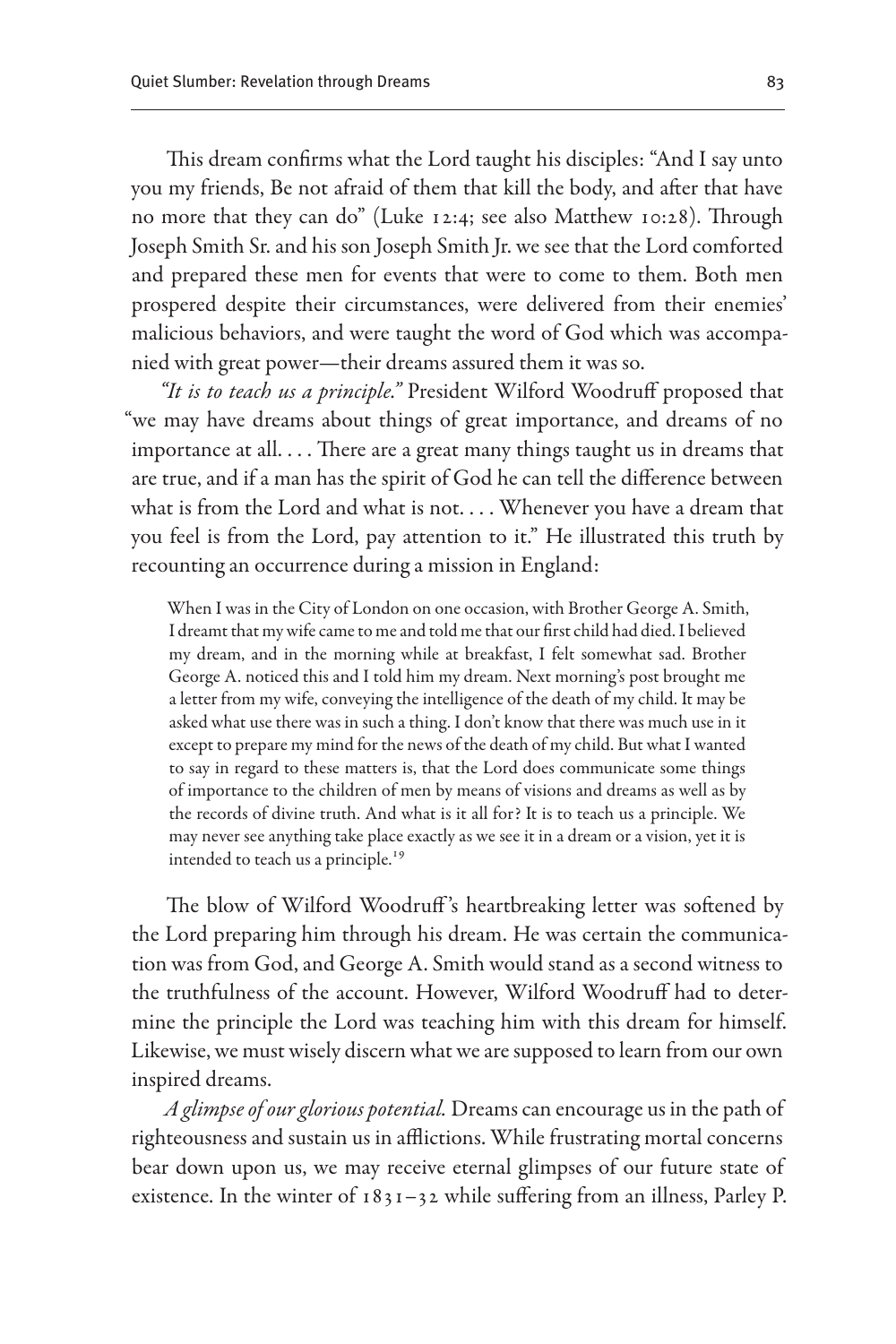Pratt, who helped establish the settlement of the Saints in western Missouri, experienced the following dream:

I thought I saw myself dressed in a clean and beautiful robe, white as snow, and extending from the neck down-ward in beautiful folds. On either breast were lines of golden writing, in large Roman letters, about a third of an inch in length, and the lines extending from the center of the breast on each side six or eight inches long. The upper line on each side appeared larger and more beautiful or conspicuous than the others; one of these lines was: "HOLY PROPHET," and the other was: "NEW JERUSALEM." On awaking from this dream I immediately called to mind the words of the Saviour to John the Revelator: *"He that overcometh will I make a pillar in the temple of my God, and he shall go no more out; and I will write upon him the name of my God, and the name of the City of my God, which is New Jerusalem."* <sup>20</sup>

Oliver Cowdery had baptized Parley a year and a half earlier in New York and Pratt had already become a noticeable pillar in God's kingdom in the early days of the Restoration. He had quickly proven to be an avid missionary, exceptional teacher, and influential writer. Though Elder Pratt was sick and destitute in Missouri, the Lord permitted him a glimpse of his glorious potential (the purity and nature of his garments) and position (holy prophet/apostle) in the kingdom rolling forth. It is unlikely that it was a coincidence that the dream occurred on the very ground that had been declared six months earlier by the Lord as the land "appointed and consecrated for the gathering of the Saints, . . . the land of promise, and the place for the city of Zion [New Jerusalem]" (Doctrine & Covenants 57:1–2). Four years would lapse before Parley P. Pratt would be ordained an Apostle, and the New Jerusalem he and the other Saints sought to establish has yet to be built. Pratt noted the significance of the 1831 dream: "[It] certainly encouraged me, and enabled me to bear my sickness, privation and long absence from the wife and former friends more patiently."<sup>21</sup> Even today, dreams given to us as Latter-day Saints can encourage us as we face the vicissitudes of life.<sup>22</sup>

*To impel us to do that which is required.* As a young Apostle, Spencer W. Kimball was privileged to learn from George F. Richards ( $1861 - 1950$ ),<sup>23</sup> who was an alert man and attentive to God-given dreams. He did not think they were the least unusual for the faithful. While addressing the topic of dreams in a general conference, President Kimball referred to the following experience told by George F. Richards in council with the Quorum of the Twelve Apostles nearly thirty years earlier.

I believe in dreams, brethren. The Lord has given me dreams which to me are just as real and as much from God as . . . any . . . that we might read in the scriptures. . . .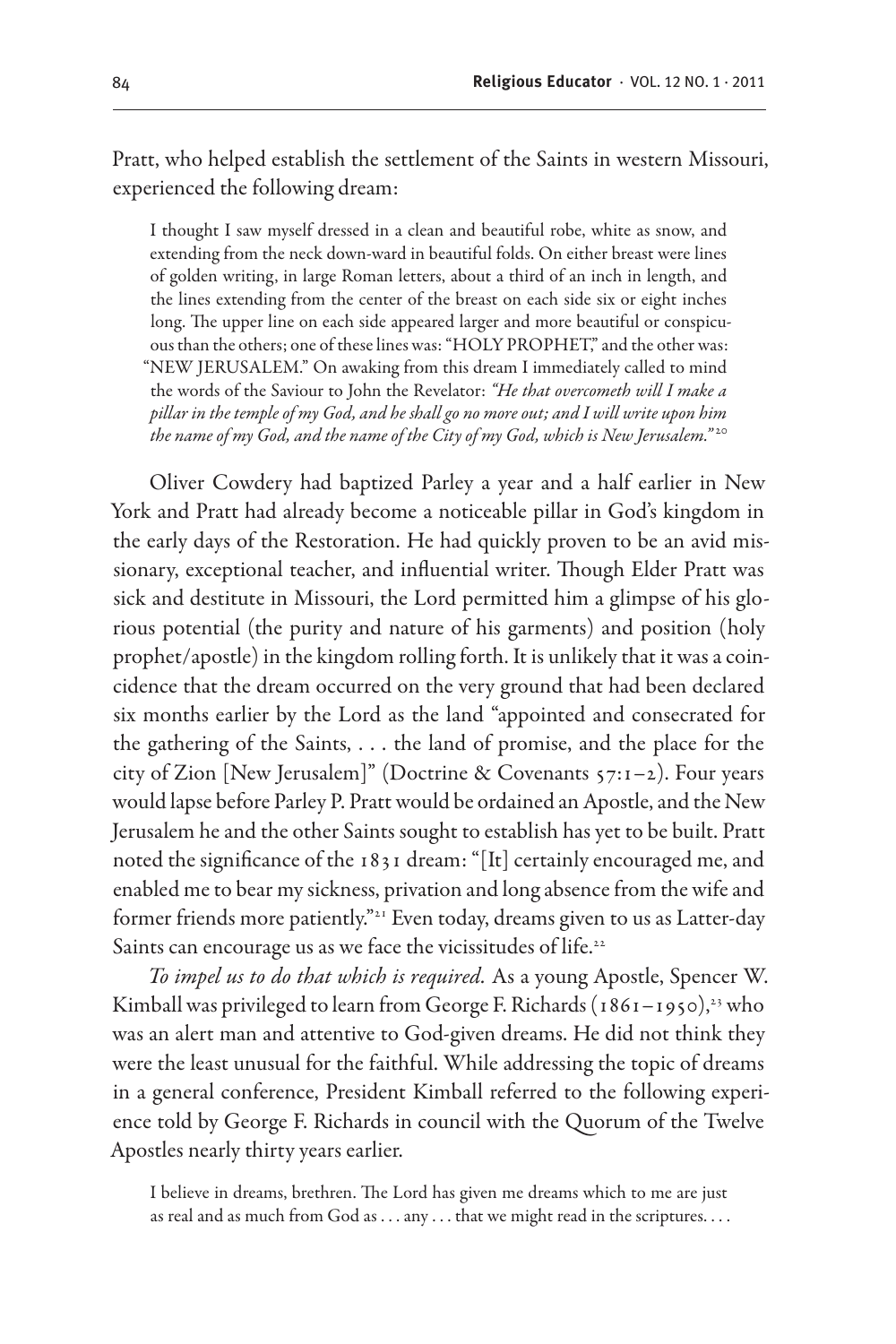It is not out of place for us to have important dreams. . . . More than 40 years ago I had a dream which I am sure was from the Lord. In this dream I was in the presence of my Savior as he stood mid-air. He spoke no word to me, but my love for him was such that I have not words to explain. I know that no mortal man can love the Lord as I experienced that love for the Savior unless God reveals it to him. I would have remained in his presence, but there was a power drawing me away from him.

As a result of that dream, I had this feeling that no matter what might be required of my hands, what the gospel might entail unto me, I would do what I should be asked to do even to the laying down of my life. . . . If only I can be with my Savior and have that same sense of love that I had in that dream, it will be the goal of my existence, the desire of my life.<sup>24</sup>

President Richards's dream influenced his heart to yearn for the Savior's love, it influenced his behavior to align his will with the Lord's, and it drew out of him a greater desire to give his life in the work of the Lord. It was not unusual for him because he saw "things both in heaven and in earth" (D&C 88:79). He saw and, more importantly, felt a sense of love more gratifying than anything under his current situation. He would "recall some faint outlines . . . of that heavenly world" and the right he had to be a citizen with the Savior in a holy city.

*"It means God knows who I am."* More recently Elder David A. Bednar shared an experience in general conference having to do with dreams. He spoke of an alert stake president who was prompted to know the names of all the youth in his stake. Shortly after learning all of their names from snapshots he had had taken, the Lord sent him a dream. Elder Bednar described the experience:

One night the priesthood leader had a dream about one of the young men whom he knew only from a picture. In the dream he saw the young man dressed in a white shirt and wearing a missionary name tag. With a companion seated at his side, the young man was teaching a family. The young man held the Book of Mormon in his hand, and he looked as if he were testifying of the truthfulness of the book. The priesthood leader then awoke from his dream.

At an ensuing priesthood gathering, the leader approached the young man he had seen in his dream and asked to talk with him for a few minutes. After a brief introduction, the leader called the young man by name and said: "I am not a dreamer. I have never had a dream about a single member of this stake, except for you. I am going to tell you about my dream, and then I would like you to help me understand what it means." The priesthood leader recounted the dream and asked the young man about its meaning. Choking with emotion, the young man simply replied, "It means God knows who I am."25

What is unique about this dream is that the stake president saw the young man's bright future and not the young man's current misdeeds. The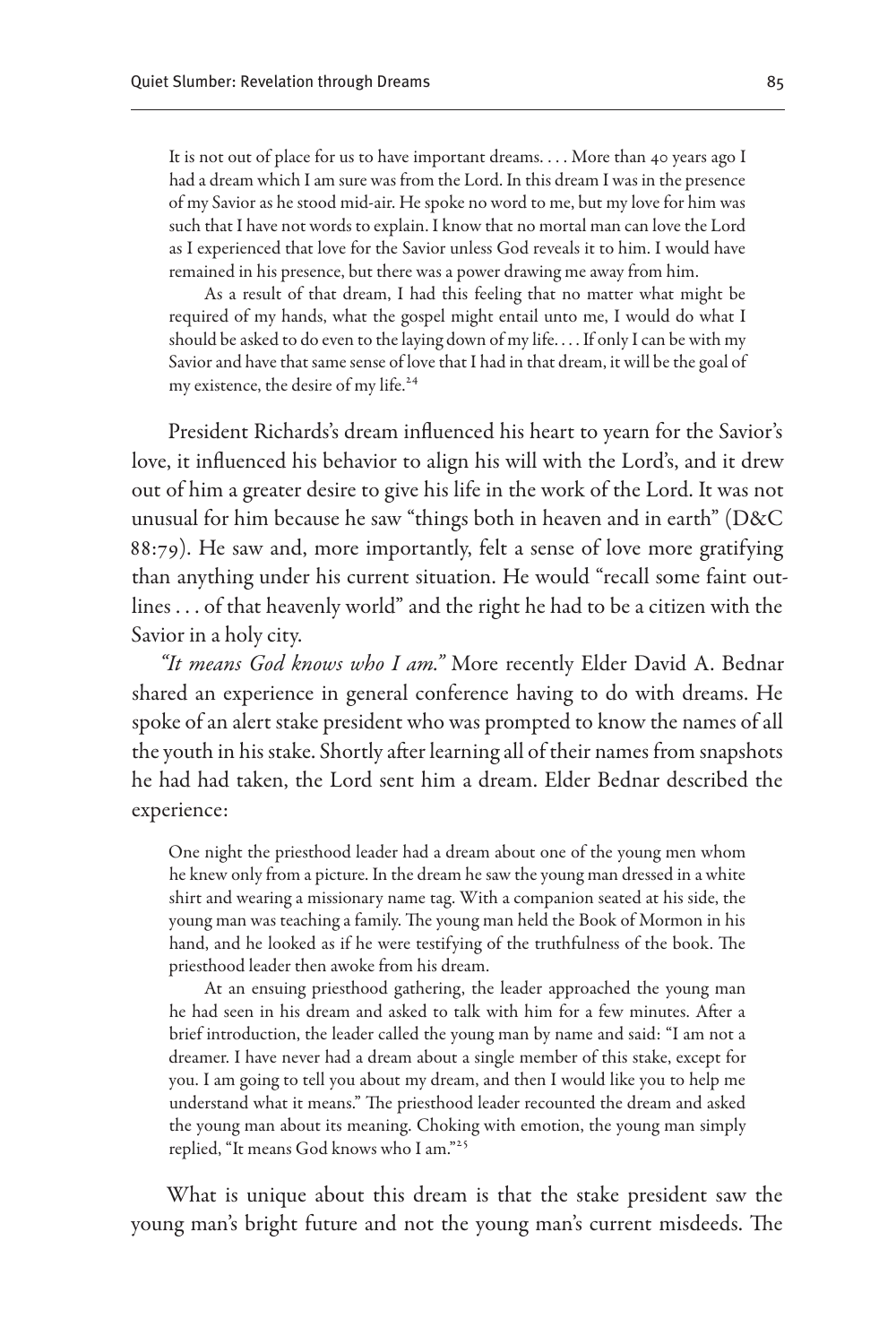stake president shared the dream with the young man, an action that gave him hope and courage to make his life worthy of representing the Lord in the mission field. Elder Bednar explained that the boy and the stake president continued meeting and counseling together. Ultimately, the young man's life was positively influenced by a priesthood leader who was entitled to a dream for the welfare of those to whom he ministered.

#### **Conclusion**

Like the stake president in Elder Bednar's talk, it would not be out of line for those holding priesthood keys to receive dreams on behalf of those over whom they preside. Dreams concerning members of their ward or stake could help leaders guide individuals to salvation. They could also give the leader inspiration and direction as they counsel members of the Lord's flock in their personal matters. Cautionary counsel dictates that we understand the sacredness of this type of revelation and its purpose. Unauthorized individuals would not and should not take license to counsel, correct, or share advice with someone in spiritual trouble because they dreamt about it the night before. Exceptions may be limited to family members, particularly fathers or mothers who dream of their children.

More often than not it would be unwise to solicit interpretation of dreams from a family member or a best friend. We do believe in the interpretation of dreams. This article identifies two individuals that saved people from starvation and premature death because they exercised their gift to interpret dreams. But typically this is a spiritual gift reserved for spiritually mature individuals under ordination from God.<sup>26</sup> Remember Joseph of Egypt's interrogative: "Do not interpretations belong to God?" (Genesis 40:8). Thus the Lord ought to be involved, and we ought to be desirous to "see, and hear and know" our own dreams "by the power of the Holy Ghost" (see 1 Nephi 10:17–19).

The Prophet Joseph Smith constantly urged the Saints to obtain knowledge of heaven for themselves: "It is a great thing to inquire at the hands of God, or to come into His presence; and we feel fearful to approach Him on subjects that are of little or no consequence, to satisfy the queries of individuals, especially about things the knowledge of which men ought to obtain in all sincerity, before God, for themselves, in humility by the prayer of faith."<sup>27</sup>

Sharing inspired dreams (or any personal revelation) should be guarded by inspired wisdom (see D&C 63:64). As he addressed the newly formed Quorum of Twelve Apostles in 1835, the Prophet encouraged propriety with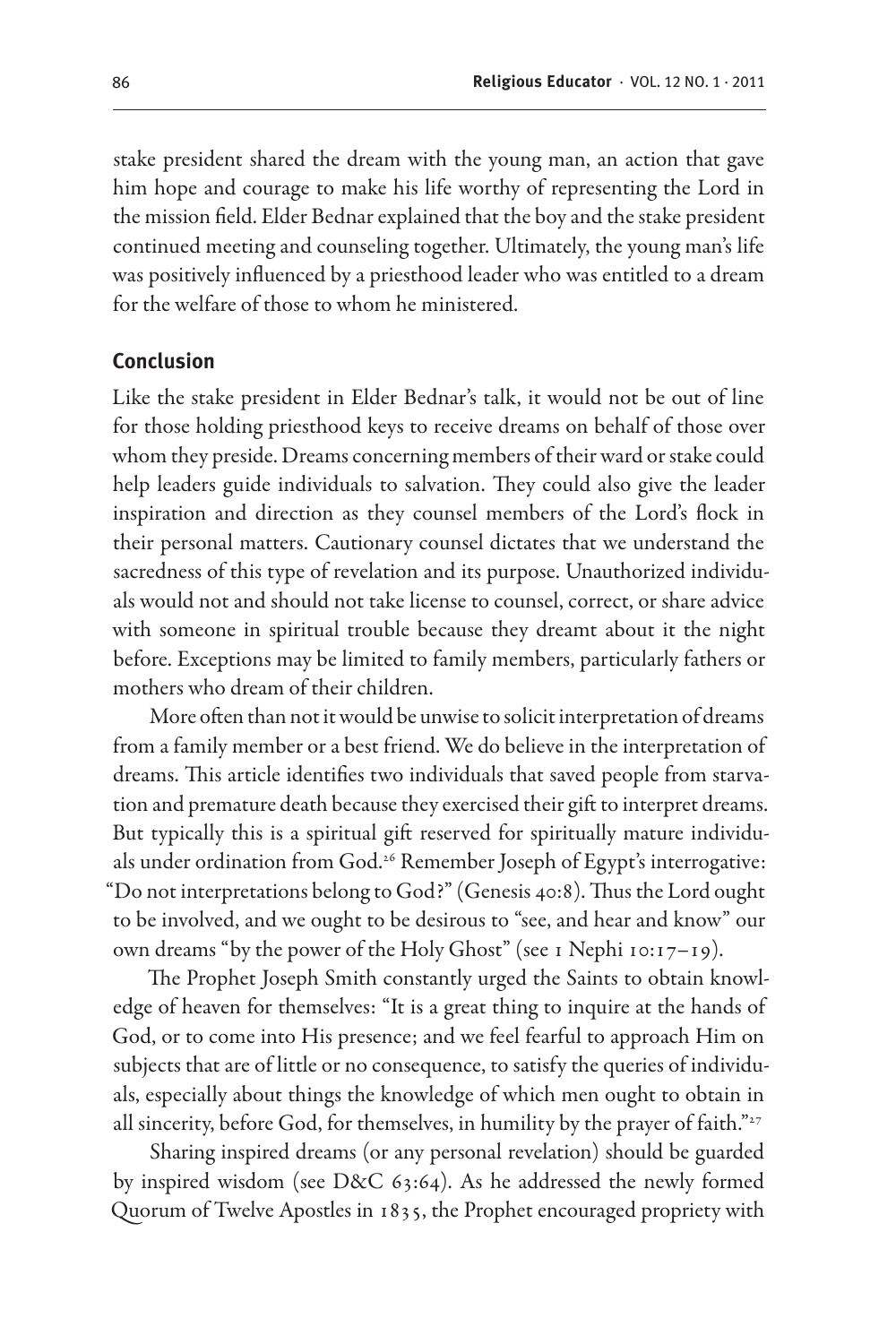sacred experiences: "Let us be faithful and silent, brethren, and if God gives you a manifestation, keep it to yourselves."28 Similarly, the prophet Jeremiah had to confront people in his day who claimed to have inspired dreams or stole the words and revelations of others and manipulated them for their own dishonest purposes. Jeremiah declared: "I am against the prophets [false prophets or pretended prophets]... that steal my words everyone from his neighbor.... I am against [those] . . . that use their tongues and say, He saith. . . . Behold, I am against them that prophesy false dreams . . . and do tell them . . . and cause my people to err by their lies" (see Jeremiah 23:30–32).

In order to follow the Prophet Joseph's counsel and to heed Jeremiah's warning, consider the following three suggestions. First, keep the dream to yourself, unless impelled by the spirit to convey it in appropriate settings and at appropriate times (see Alma 12:9).<sup>29</sup> Recall Wilford Woodruff's suggestion in context that dreams are to teach *you* a principle. President Boyd K. Packer taught, "It is my conviction that experiences of a special, sacred nature are individual and should be kept to oneself."<sup>30</sup> Second, allow the dream to play out in personal records and in time. This course of action will protect the sacredness of the revelation, and the dreams may have more of an influence on future posterity. The Lord is gracious enough to give us further revelation, no matter the avenue, so long as we can be trusted. Third, do not steal someone else's spiritual experience and twist that experience for unrighteous purposes. President Harold B. Lee sadly observed, "It never ceases to amaze me how gullible some of our Church members are in broadcasting sensational stories or dreams or visions or purported patriarchal blessings or quotations ... supposedly from some person's private diary."<sup>31</sup> Verifying dreams or visions from primary sources and understanding the context and circumstances under which they were given is sound gospel scholarship. It is also pleasing to the spirit and honors the recipient of the dream and protects them from undeserved ridicule or negative coloring of character.

Thankfully there are scriptural accounts, diaries, journals, and personal writings noting the intervention of God through inspired dreams. They witness that God does know who we are and that he desires to help lead us through this mortal experience. The precedent has long been established that our Father in Heaven speaks to his children. And on occasion, at the appointed time, and when we least expect it, the Lord "in a dream, in a vision of the night, when deep sleep falleth upon men, in slumberings upon the bed, ... openeth the ears of men, and sealeth their instruction" (Job 33:15–16). In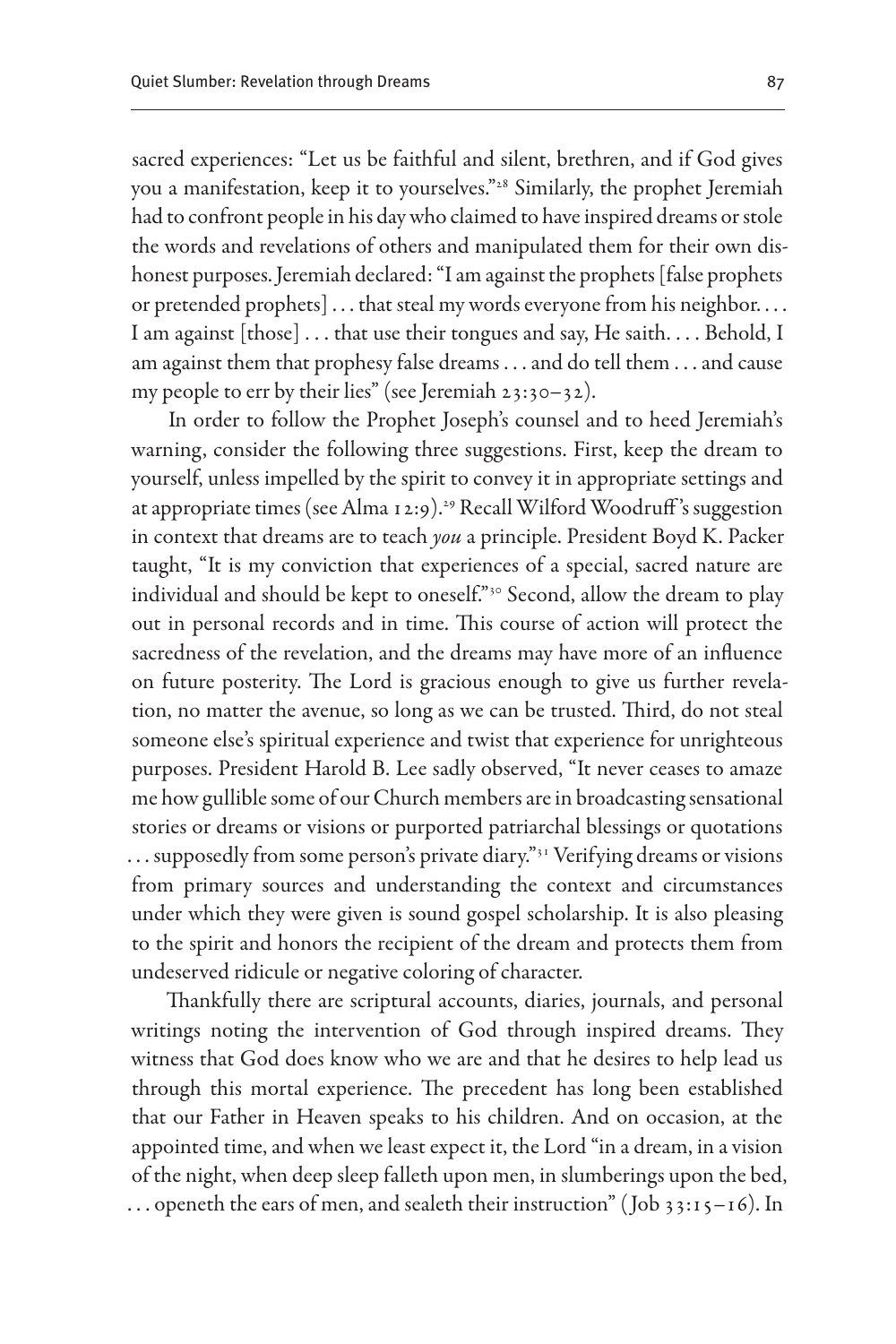the coming days, both old and young—both servants and handmaids—shall receive and be refreshed through the revelatory avenue of dreams (see Joel  $2:28-29$ ).

#### **Notes**

1. Joseph Smith to Isaac Galland, March 22, 1839, Liberty Jail, Liberty, Missouri, published in *Times and Seasons*, February 1840, 54; emphasis added. A year previous to his letter to Isaac Galland, the Prophet outlined what we now call the Articles of Faith. The seventh article states: "We believe in the gift of tongues, prophecy, revelation, visions, healing, interpretation of tongues, and so forth." The phrase "and so forth" may include several other gifts, including dreams.

2. For an example of a vision given in broad daylight, see Gwen Marler Barney, *Anson Call and the Rocky Mountain Prophecy* (Salt Lake City: Call Publishing, 2002), 217–19. This vision occurred at Chicken Creek, August 17, 1853, while Anson Call sat in the front seat of his wagon.

3. Bruce R. McConkie, *Mormon Doctrine*, 2nd ed. (Salt Lake City: Bookcraft, 1987), 208.

4. In many instances it is important to record dreams. The Prophet would record dreams in the *History of the Church*. Not only did the Prophet have a few of his dreams recorded but dreams of others as well—for example, Heber C. Kimball (see *History of the Church of Jesus Christ of Latter-day Saints*, ed. B. H. Roberts, 2nd ed. rev. [Salt Lake City: Deseret Book, 1957], 4:203, 5:515–16) and Sally Knight, first wife of Newel Knight (see *History of the Church*, 1:101).

5. For a review of the dreams of Parley P. Pratt, see "visions" in the index of *Autobiography of Parley P. Pratt* (Salt Lake City: Deseret Book, 1874). Visions and dreams were a gift of this early Apostle (*Autobiography of Parley P. Pratt*, 134).

6. Parley P. Pratt, *Key to the Science of Theology* (Liverpool: F. D. Richards, 1855), 120. See chapter 13 for Parley P. Pratt's essay on dreams as an avenue of revelation.

7. We could also note Jacob, son of Isaac. The Lord gave him a specific dream perpetuating the covenant and promises made with his grandfather, Abraham. Jacob's dream caused him to state, "Surely the Lord is in this place" (Genesis 28:16). This is a memorial to not only the experience at Beth-el, but also to Jehovah (see Genesis 28:10–22). God also "came to Abimelech in a dream" (Genesis 20:3). This Philistine king had innocently sought Sarah, Abraham's wife, being told she was Abraham's sister. But the Lord spared Sarah and Abraham the sorrow and Abimelech the condemnation because all three exemplified integrity pleasing to God (see Genesis 20:1–7).

8. Perhaps in exercising his gift to interpret dreams, Joseph more clearly found the meaning, blessings, and imminent fulfillment of his own dreams.

9. Daniel 10 recounts the intimate experience of the Lord revealing himself to Daniel.

10. Each account stated that he had dreamed or had awakened out of sleep. Lucy's recollection of these dreams, five of which she recorded, can be found in Lucy Mack Smith, *History of Joseph Smith by His Mother*, ed. Preston Nibley (Salt Lake City: Deseret Book, 1853), 47–69.

11. See Lucy Mack Smith, *The Revised and Enhanced History of Joseph Smith By His Mother*, ed. Scot Facer Proctor and Maurine Jensen Proctor (Salt Lake City: Bookcraft, 1996), 67, n. 10.

12. Smith, *History of Joseph Smith*, 65. Recall Joseph of Egypt's dreams wherein he saw images paying him obeisance.